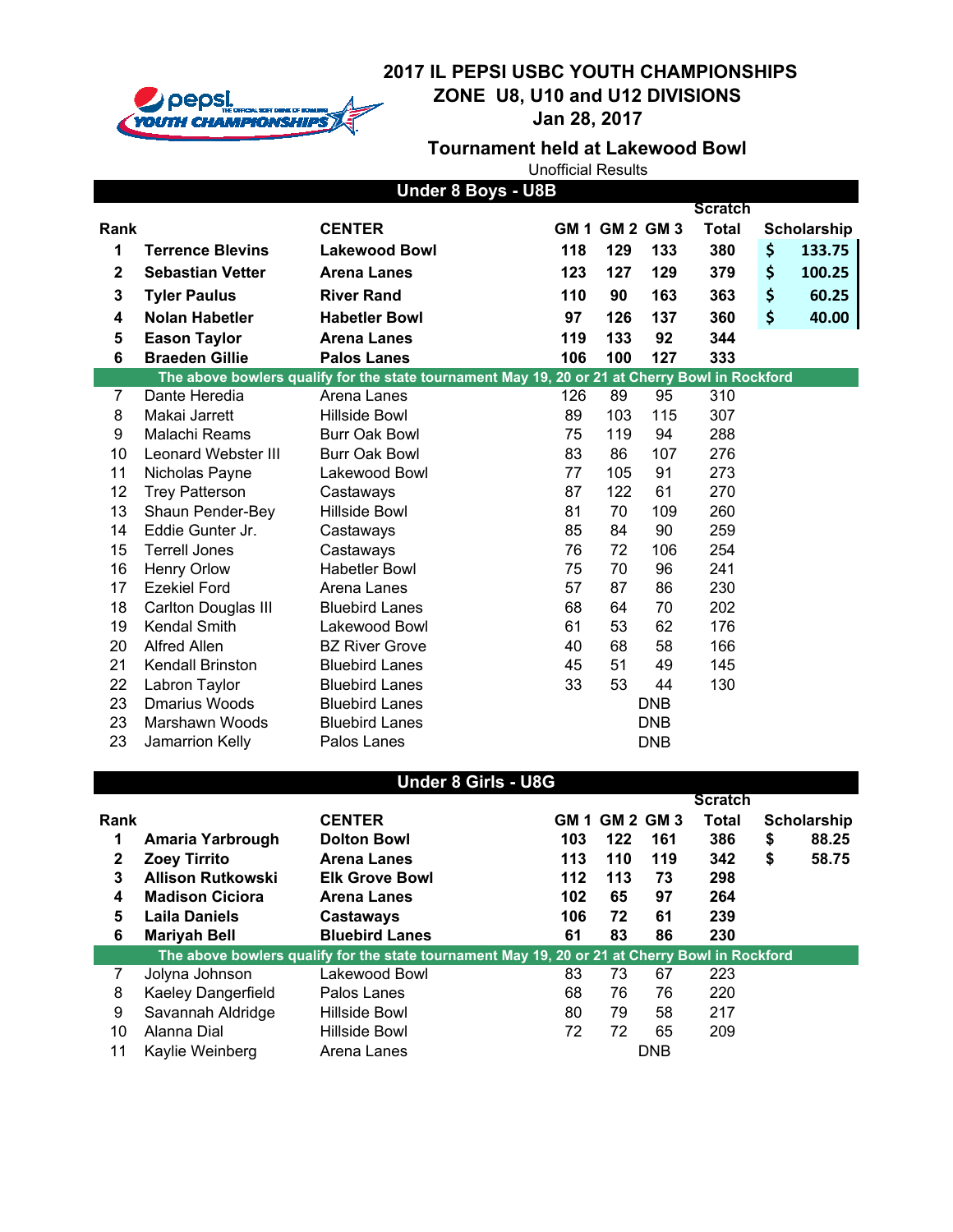

**Jan 28, 2017**

#### **Tournament held at Lakewood Bowl**

|                         |                               | Under 10 Girls - U10G                                                                                           |      |                  |            |                |                    |
|-------------------------|-------------------------------|-----------------------------------------------------------------------------------------------------------------|------|------------------|------------|----------------|--------------------|
|                         |                               |                                                                                                                 |      |                  |            | <b>Scratch</b> |                    |
| Rank                    |                               | <b>CENTER</b>                                                                                                   |      | GM 1 GM 2 GM 3   |            | <b>Total</b>   | <b>Scholarship</b> |
| $\mathbf{1}$            | <b>Brooklyn Kendrick</b>      | <b>Bluebird Lanes</b>                                                                                           | 136  | 111              | 142        | 389            | \$<br>140.25       |
| $\overline{\mathbf{2}}$ | <b>Nakeelah Townsend</b>      | <b>Dolton Bowl</b>                                                                                              | 128  | 134              | 110        | 372            | \$<br>84.25        |
| 3                       | <b>Tiara Hicks</b>            | <b>Dolton Bowl</b>                                                                                              | 110  | 112              | 135        | 357            | \$<br>56.25        |
| 4                       | <b>Katie Barr</b>             | <b>Arena Lanes</b>                                                                                              | 116  | 122              | 113        | 351            |                    |
| 5                       | <b>Sariyah Gee</b>            | <b>Bluebird Lanes</b>                                                                                           | 102  | 119              | 126        | 347            |                    |
| $6\phantom{1}6$         | <b>Taylor Parker</b>          | <b>Hillside Bowl</b>                                                                                            | 117  | 136              | 88         | 341            |                    |
|                         |                               | The above bowlers qualify for the state tournament May 19, 20 or 21 at Cherry Bowl in Rockford                  |      |                  |            |                |                    |
| 7                       | <b>Brandi Trzeciak</b>        | <b>Rolling Lanes</b>                                                                                            | 139  | 100              | 99         | 338            |                    |
| 8                       | <b>Taylor Williams</b>        | Lakewood Bowl                                                                                                   | 135  | 110              | 91         | 336            |                    |
| 9                       | <b>Yanise Brewer</b>          | Palos Lanes                                                                                                     | 98   | 117              | 119        | 334            |                    |
| 10                      | Maggie McDermott              | Arena Lanes                                                                                                     | 95   | 88               | 109        | 292            |                    |
| 11                      | Skyla Greco                   | <b>Rolling Lanes</b>                                                                                            | 100  | 80               | 98         | 278            |                    |
| 12                      | Peyton Jarrett                | <b>Hillside Bowl</b>                                                                                            | 87   | 108              | 82         | 277            |                    |
| 13                      | Keyilah Carter                | <b>BZ River Grove</b>                                                                                           | 94   | 98               | 83         | 275            |                    |
| 14                      | <b>Tajah Matthews</b>         | Lakewood Bowl                                                                                                   | 110  | 87               | 76         | 273            |                    |
| 15                      | Aaliyah Martinez              | <b>BZ River Grove</b>                                                                                           | 103  | 87               | 77         | 267            |                    |
| 16                      | <b>Madison Kraus</b>          | <b>Rolling Lanes</b>                                                                                            | 114  | 60               | 82         | 256            |                    |
| 17                      | <b>Trinity Payne</b>          | Lakewood Bowl                                                                                                   | 103  | 67               | 72         | 242            |                    |
| 18                      | Tonya Samuel                  | Lakewood Bowl                                                                                                   | 79   | 70               | 65         | 214            |                    |
| 19                      | Codi Prude                    | <b>BZ River Grove</b>                                                                                           | 81   | 58               | 73         | 212            |                    |
| 20                      | Mia Fernandez                 | Arena Lanes                                                                                                     | 66   | 69               | 70         | 205            |                    |
| 21                      | Arie Centeno                  | Arena Lanes                                                                                                     | 47   | 79               | 43         | 169            |                    |
|                         |                               | Under 10 Boys - U10B                                                                                            |      |                  |            |                |                    |
|                         |                               |                                                                                                                 |      |                  |            | <b>Scratch</b> |                    |
| Rank                    |                               | <b>CENTER</b>                                                                                                   | GM 1 | <b>GM 2 GM 3</b> |            | <b>Total</b>   | <b>Scholarship</b> |
| 1                       | <b>Jeremy Gasca</b>           | <b>Arena Lanes</b>                                                                                              | 148  | 147              | 148        | 443            | \$<br>127.00       |
| $\mathbf 2$             | <b>Zachary Fagan</b>          | <b>Castaways</b>                                                                                                | 162  | 143              | 136        | 441            | \$<br>76.25        |
| 3                       | <b>Shemar Derden</b>          | <b>Hillside Bowl</b>                                                                                            | 111  | 135              | 144        | 390            | \$<br>50.75        |
| 4                       | <b>Damarion Brockman</b>      | <b>Hillside Bowl</b>                                                                                            | 155  | 110              | 111        | 376            |                    |
| 5                       | <b>Tallen Penn</b>            | <b>Elk Grove Bowl</b>                                                                                           | 100  | 135              | 130        | 365            |                    |
| 6                       | <b>Lamar Dunning</b>          | <b>BZ River Grove</b>                                                                                           | 93   | 109              | 119        | 321            |                    |
| $\overline{7}$          | Jamari Paschal                | The above bowlers qualify for the state tournament May 19, 20 or 21 at Cherry Bowl in Rockford<br>Lakewood Bowl | 113  | 102              | 95         | 310            |                    |
| 8                       | Nicholas Sanfratello          |                                                                                                                 | 104  | 88               | 103        |                |                    |
|                         |                               | <b>Rolling Lanes</b>                                                                                            |      |                  |            | 295            |                    |
| 9                       | Josh'shyin Beamon             | <b>Bluebird Lanes</b>                                                                                           | 130  | 77               | 75         | 282            |                    |
| 10<br>11                | William Waski<br>Darius Mason | <b>Elk Grove Bowl</b><br>Arena Lanes                                                                            | 92   | 103              | 82<br>81   | 277            |                    |
|                         |                               |                                                                                                                 | 91   | 100              |            | 272            |                    |
| 12                      | Joshua Marcus                 | Arena Lanes                                                                                                     | 82   | 57               | 113        | 252            |                    |
| 13                      | Paul Elliot                   | Lakewood Bowl                                                                                                   | 69   | 76               | 61         | 206            |                    |
| 13                      | Noah Waski                    | Elk Grove Bowl                                                                                                  | 52   | 85               | 69         | 206            |                    |
| 15                      | Keisean Gee                   | <b>Bluebird Lanes</b>                                                                                           | 92   | 49               | 55         | 196            |                    |
| 16                      | Martez Boswell                | Arena Lanes                                                                                                     | 48   | 72               | 51         | 171            |                    |
| 17                      | Allen Morgan                  | Dolton Bowl                                                                                                     |      |                  | <b>DNB</b> |                |                    |
| 17                      | <b>Martell Boswell</b>        | Arena Lanes                                                                                                     |      |                  | <b>DNB</b> |                |                    |
| 17                      | Jack Brunsman                 | <b>BZ Mt Prospect</b>                                                                                           |      |                  | <b>DNB</b> |                |                    |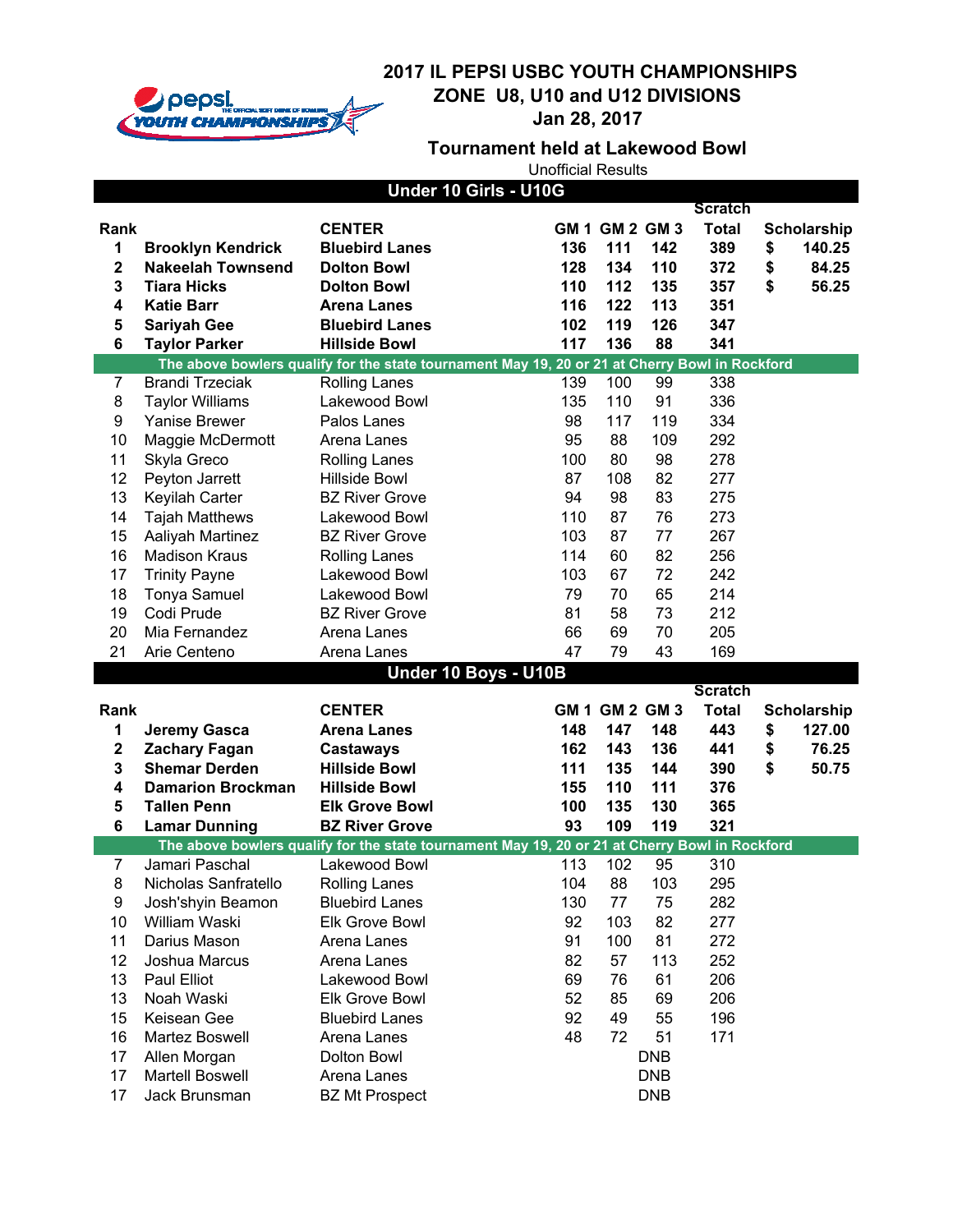

**Jan 28, 2017**

## **Tournament held at Lakewood Bowl**

| Under 12 Girls - U12G                        |                                                                                                                                    |                                                                                                                                                               |                                        |                                                                 |                                        |                                                                          |                |                                                |
|----------------------------------------------|------------------------------------------------------------------------------------------------------------------------------------|---------------------------------------------------------------------------------------------------------------------------------------------------------------|----------------------------------------|-----------------------------------------------------------------|----------------------------------------|--------------------------------------------------------------------------|----------------|------------------------------------------------|
| Rank<br>1<br>$\mathbf 2$<br>3<br>4<br>5<br>6 | <b>Kennedy Willard</b><br>Jermyah Bolden<br>Saniya Bell<br><b>Saniah Calvin</b><br><b>Nichaun Townsend</b><br><b>Kayla Cameron</b> | <b>CENTER</b><br><b>Lakewood Bowl</b><br><b>Hillside Bowl</b><br><b>Bluebird Lanes</b><br><b>Bluebird Lanes</b><br><b>Dolton Bowl</b><br><b>Habetler Bowl</b> | 154<br>157<br>149<br>159<br>150<br>135 | <b>GM 1 GM 2 GM 3</b><br>170<br>150<br>147<br>128<br>130<br>138 | 155<br>153<br>148<br>151<br>141<br>137 | <b>Scratch</b><br><b>Total</b><br>479<br>460<br>444<br>438<br>421<br>410 | \$<br>\$<br>\$ | <b>Scholarship</b><br>160.50<br>96.25<br>64.25 |
|                                              |                                                                                                                                    | The above bowlers qualify for the state tournament May 19 - 21 at Don Carter Bowl in Rockford                                                                 |                                        |                                                                 |                                        |                                                                          |                |                                                |
| 7                                            | Iyanna Dixon                                                                                                                       | Lakewood Bowl                                                                                                                                                 | 136                                    | 112                                                             | 145                                    | 393                                                                      |                |                                                |
| 8                                            | Eniya Gholston                                                                                                                     | Castaways                                                                                                                                                     | 135                                    | 110                                                             | 136                                    | 381                                                                      |                |                                                |
| 9                                            | Nyjah Branch                                                                                                                       | Burr Oak Bowl                                                                                                                                                 | 159                                    | 94                                                              | 118                                    | 371                                                                      |                |                                                |
| 10                                           | Chellsea Neely                                                                                                                     | <b>BZ River Grove</b>                                                                                                                                         | 115                                    | 136                                                             | 97                                     | 348                                                                      |                |                                                |
| 11                                           | Elena Fernandez                                                                                                                    | Arena Lanes                                                                                                                                                   | 115                                    | 127                                                             | 105                                    | 347                                                                      |                |                                                |
| 11                                           | Latasha Russell                                                                                                                    | Castaways                                                                                                                                                     | 105                                    | 126                                                             | 116                                    | 347                                                                      |                |                                                |
| 13                                           | <b>Summer Flowers</b>                                                                                                              | Dolton Bowl                                                                                                                                                   | 115                                    | 106                                                             | 125                                    | 346                                                                      |                |                                                |
| 14                                           | Laila Means                                                                                                                        | Dolton Bowl                                                                                                                                                   | 86                                     | 120                                                             | 121                                    | 327                                                                      |                |                                                |
| 15                                           | Anna Reyes                                                                                                                         | Arena Lanes                                                                                                                                                   | 115                                    | 95                                                              | 115                                    | 325                                                                      |                |                                                |
| 16                                           | <b>Trinity Jones</b>                                                                                                               | Castaways                                                                                                                                                     | 101                                    | 102                                                             | 108                                    | 311                                                                      |                |                                                |
| 17                                           | Kaitlyn Moore                                                                                                                      | <b>BZ River Grove</b>                                                                                                                                         | 103                                    | 117                                                             | 87                                     | 307                                                                      |                |                                                |
| 18                                           | Julia Cooper-Spears                                                                                                                | <b>Bluebird Lanes</b>                                                                                                                                         | 90                                     | 109                                                             | 100                                    | 299                                                                      |                |                                                |
| 19                                           | <b>Brianna Barile</b>                                                                                                              | <b>Elk Grove Juniors</b>                                                                                                                                      | 77                                     | 112                                                             | 106                                    | 295                                                                      |                |                                                |
| 20                                           | Elianna Oqvendo                                                                                                                    | <b>BZ River Grove</b>                                                                                                                                         | 98                                     | 112                                                             | 84                                     | 294                                                                      |                |                                                |
| 21                                           | Dora Campos                                                                                                                        | Arena Lanes                                                                                                                                                   | 110                                    | 85                                                              | 95                                     | 290                                                                      |                |                                                |
| 22                                           | <b>Tyliyah Young</b>                                                                                                               | Dolton Bowl                                                                                                                                                   | 88                                     | 91                                                              | 94                                     | 273                                                                      |                |                                                |
| 23                                           | Denea Harris-Gray                                                                                                                  | <b>Bluebird Lanes</b>                                                                                                                                         | 79                                     | 98                                                              | 68                                     | 245                                                                      |                |                                                |
| 24                                           | <b>Trinity Boswell</b>                                                                                                             | Arena Lanes                                                                                                                                                   | 45                                     | 55                                                              | 75                                     | 175                                                                      |                |                                                |